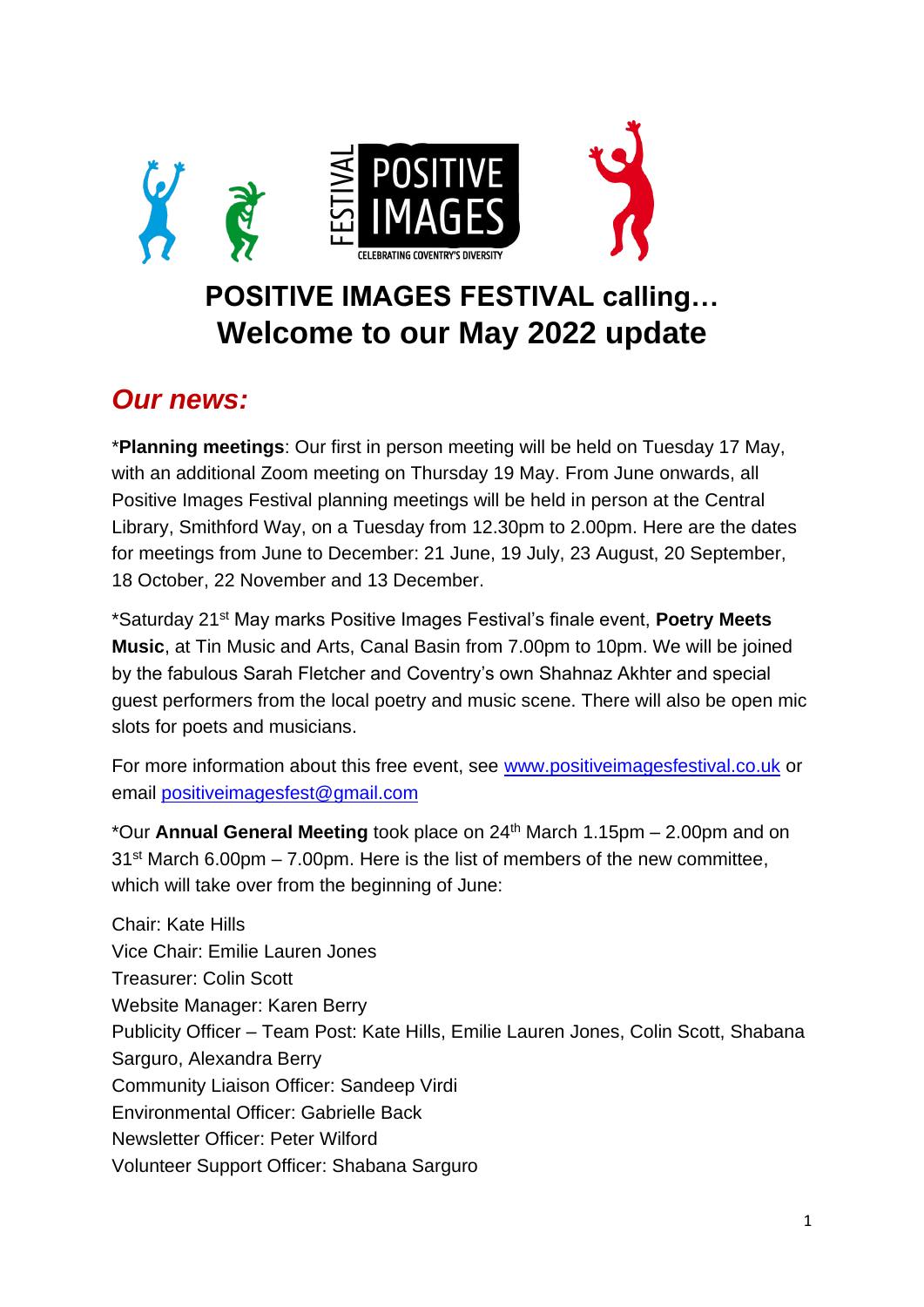Social Media Liaison Officer: Shabana Sarguro Vacant posts include: Secretary, Festival Communications Officer, Project Management Officer, Funding Support Officer, Health & Safety Officer, Community Liaison Support Officer and Training Officer

……………………………………………

## *And here is news from our partner organisations…*

\*Through its newsletter, **Coventry Action for Neighbourhoods** (CAN) continues to keep us informed about events and exhibitions and initiatives such as the *Walk to School* initiative

\***Chat Central** has released a packed programme of stimulating activities right up to 8<sup>th</sup> June. Also included in the April newsletter is information about events/activities arranged by other organisations. And to enable people to keep their minds in excellent shape, Chat Central has also included a word search. Contact: [d.sithole@vacoventry.org.uk](mailto:d.sithole@vacoventry.org.uk)

\*Highlights from **Coventry City of Peace** May newsletter: Coventry Restorative Stories; forthcoming peace-related events; Refugee Week 2022 and much more. \**Women in Motorsport* exhibition can be viewed at **Coventry Transport Museum** up to Sunday 29 May.

\***FWT** is hosting some story and rhymetime sessions with Indy from the Herbert Art Gallery & Museum. These women only sessions for mums, babies and toddlers will be held every Wednesday up to 1 June 2022 from 1.00pm to 2.00pm. For more information contact Indy [i.donald@culturecoventry.com](mailto:i.donald@culturecoventry.com) or Jo at FWT on 07950 813581.

FWT is also starting 4 new finance women only workshops, delivered by Central England Law Centre, Coventry. These free sessions, which start at FWT on Monday 6 June 1.00pm – 2.30pm, will help attendees to look at their household and family finances.

\*The **Herbert Art Gallery & Museum's** exhibition*, Grown up in Britain: 100 years of Teenage Kicks*, will run from 1 July to 30 October. It will look back on a century of teenage history, identity and expression in the UK from the 20s to the youth of today. People are invited to share their teenage memories with The Herbert Art Gallery & Museum through: photographs; ticket stubs, flyers, etc of bands you went to see or were part of; outfits/accessories representing your teenage look; gadgets that your teenage self could not live without and the stories behind them.

\***Hillfields' Readers' Group** has issued its May newsletter, which includes: a book quiz; shortlists for the International Booker Prize 2022 and the Jhalak Prize 2022; a book review. To join the group or for further information, please email [hrgcov2005@yahoo.co.uk](mailto:hrgcov2005@yahoo.co.uk)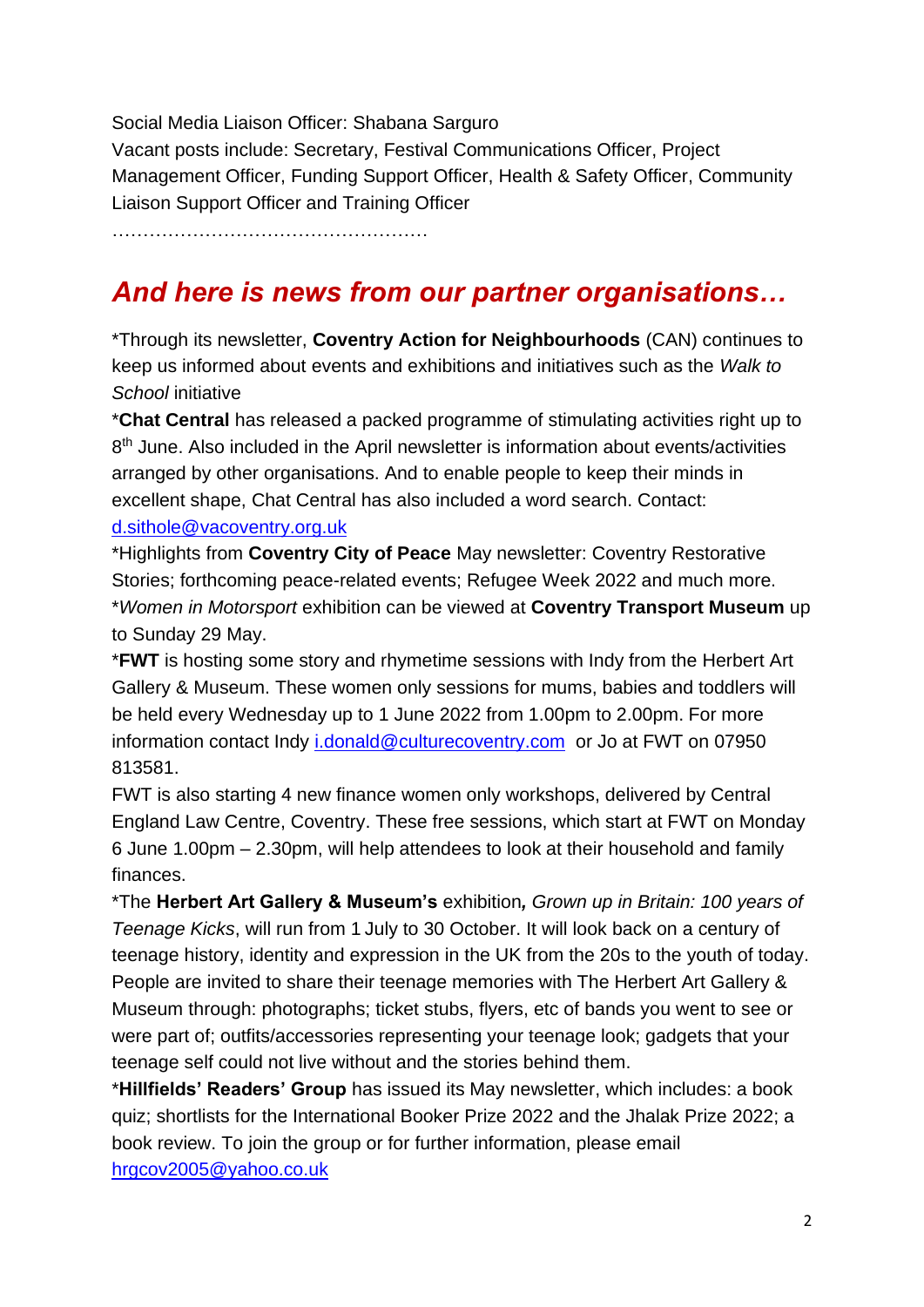\*After a 2 year absence **Styvechale Open Gardens** is back on 12th June 11.00am-5.00pm. Tickets are £5 per adult, accompanied children go free. Tickets and map are available on the day from the Church Hall at West Orchard United Reformed Church, The Chesils, Coventry CV3 6FP. Proceeds will go to the National Garden Scheme caring charities and Myton Hospice. There will be up to 15 lovely mature suburban gardens open, with many of them providing refreshments and plants for sale. Plenty for you to see and perhaps some ideas for you to take home. For further information, email [thegaughts@yahoo.co.uk](mailto:thegaughts@yahoo.co.uk)

### *Culture Noticeboard…*

\***Neil McNaught's** exhibition, *Stories from The Factory of Ghosts*, can be viewed at the Litten Tree Pub from  $7<sup>th</sup>$  to 28<sup>th</sup> May 12.00 noon to 4.00pm daily. Neil has been a lecturer in Visual Communications and his work has been exhibited in several galleries in UK.

\***Coventry City of Culture Trust** is holding a conference *The Collaborative City – Embracing Co-Creation* on Thursday 26<sup>th</sup> May from 10.00am to 6.00pm. For further information, please email [collaborativecity@coventry2021.co.uk](mailto:collaborativecity@coventry2021.co.uk)

\**The Windrush Generation: Aspirations* – a service of Remembrance, Jubilation and Critique, organised by **Septimus Severus,** will be held at Coventry Cathedral on Sunday 19<sup>th</sup> June at 4.00pm. Speakers include Courtney Griffiths QC and Bishop Desmond Jaddoo. For further information, please visit <https://sway.office.com/rFqtqc4fcEN1f3FW?ref=Link>

## *Did you know?*

\***The Big Jubilee Lunch**, which brings neighbours and communities together over food and fun, will be marked from  $2^{nd}$  to  $5^{th}$  June. If you are planning a big lunch, you can download a useful pack by visiting www.theBigJubileeLunch.com

\***Refugee Week** 2022 will be marked from 20th to 26th June. The theme for the 2022 Refugee Week is *Healing*. To access the Refugee Week Event Organiser's pack, visit [www.refugeeweek.org.uk](http://www.refugeeweek.org.uk/) You can also request updates. In Coventry, Refugee Week has been renamed Coventry Welcomes Festival, which is being coordinated by Last Mafuba [l.mafuba@inini.co.uk](mailto:l.mafuba@inini.co.uk)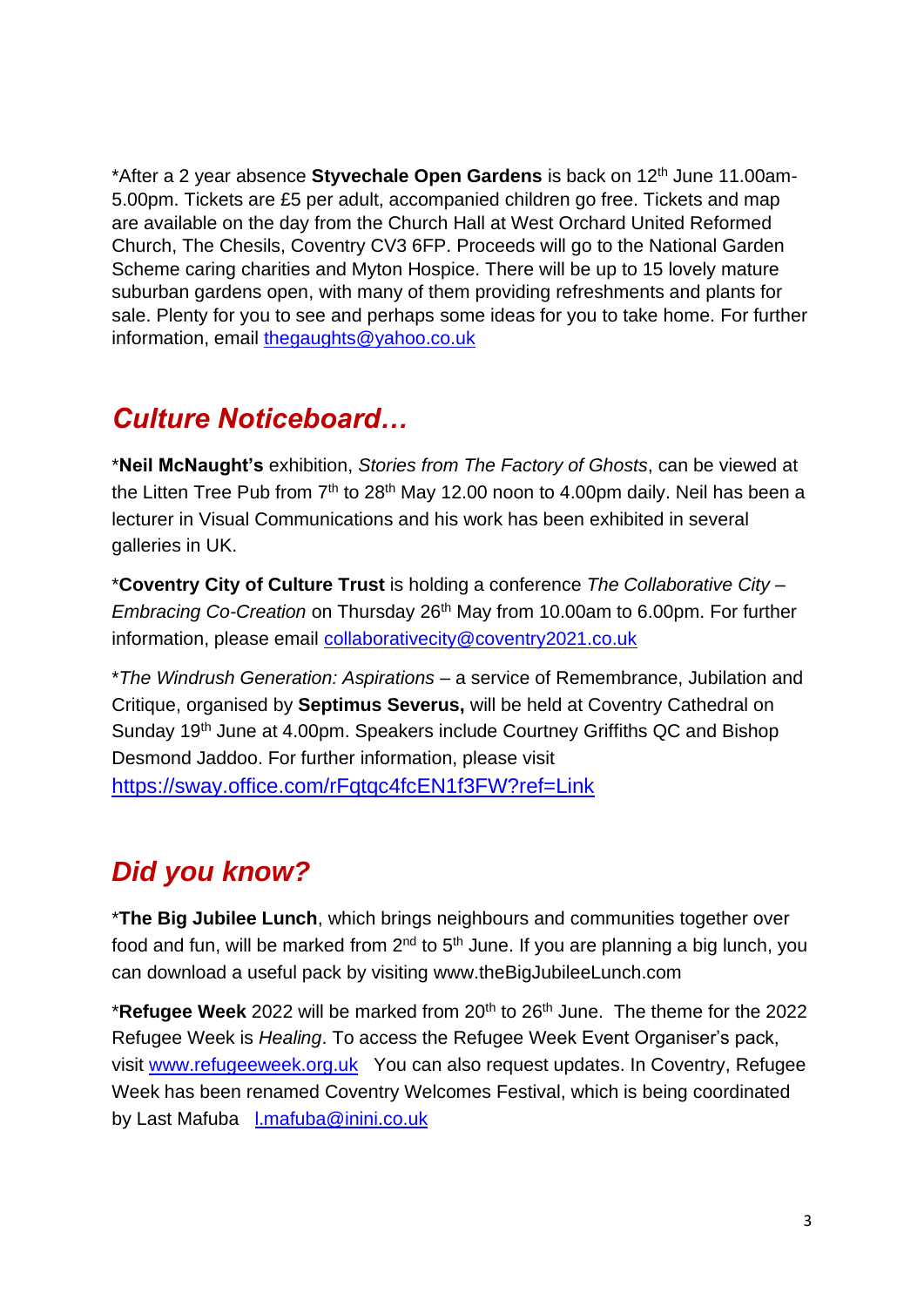# *For your information/action…*

\***Coventry U3A** (The University of the Third Age) provides a time of creativity and fulfilment for older people through its varied interest groups. Anyone who is retired from full time employment can join. Members can learn new skills, make new friends and keep active and healthy. There is an annual subscription of £14. The range of activities on offer is truly impressive – Art, Dancing, Bridge, Bowls, Music, Gardening, Photography, Poetry reading, Rambling, Reading Group, Scrabble, Singing, etc. For further information, visit: [www.u3sites.org.uk/coventry/welcome](http://www.u3sites.org.uk/coventry/welcome) For membership, email [john@jfachilds.go-plus.net](mailto:john@jfachilds.go-plus.net)

\*Free online workshops for parents and carers to help keep their children safe online are hosted by **West Midlands Police** in partnership with Coventry City Council's **Prevent Team**. For further information, email madihah.murshed@coventry.gov.uk

\*For information about grants for projects re: Green Spaces, visit <https://www.warwickshirewildlifetrust.org.uk/teamwilder-community-grants>

\***Imagineer Productions** is running a free training programme for young people aged 16-30, not in employment, education of training, and interested in the creative or technical side of live events and outdoor arts. Training sessions will be held up to May at Daimler Powerhouse Creation Centre. Contact:

[kathi@imagineerproductions.co.uk](mailto:kathi@imagineerproductions.co.uk) or [tayyaba@imagineerproductions.co.uk](mailto:tayyaba@imagineerproductions.co.uk) or call Jane Hytch 07808 429619

\***Vaisakhi Sports Day** will be held on Sunday 19th June 9.00am – 5.00pm at the War Memorial Park. Events on the day include: sports events – football, volleyball, tug-of-war and track events; arts, crafts and music workshops and much more.

\*The **Yesu Persaud Centre for Caribbean Studies**, University of Warwick, is holding its annual Ameena Gafoor lecture on Tuesday 24<sup>th</sup> May 2022 at 5.00pm online. The lecture, entitled *Janet Jagan: Freedom Fighter of Guayana,* will be delivered by Professor Patricia Mohammed. To register, email [f.viala@warwick.ac.uk](mailto:f.viala@warwick.ac.uk)

# Farewell message

Colin Scott, Chair, and Mehru Fitter, Secretary, are stepping down on 31<sup>st</sup> May.

During our 28 year association with the festival, we have had the privilege of seeing our festival blossom from its modest beginnings in 1994 into a huge people's festival,